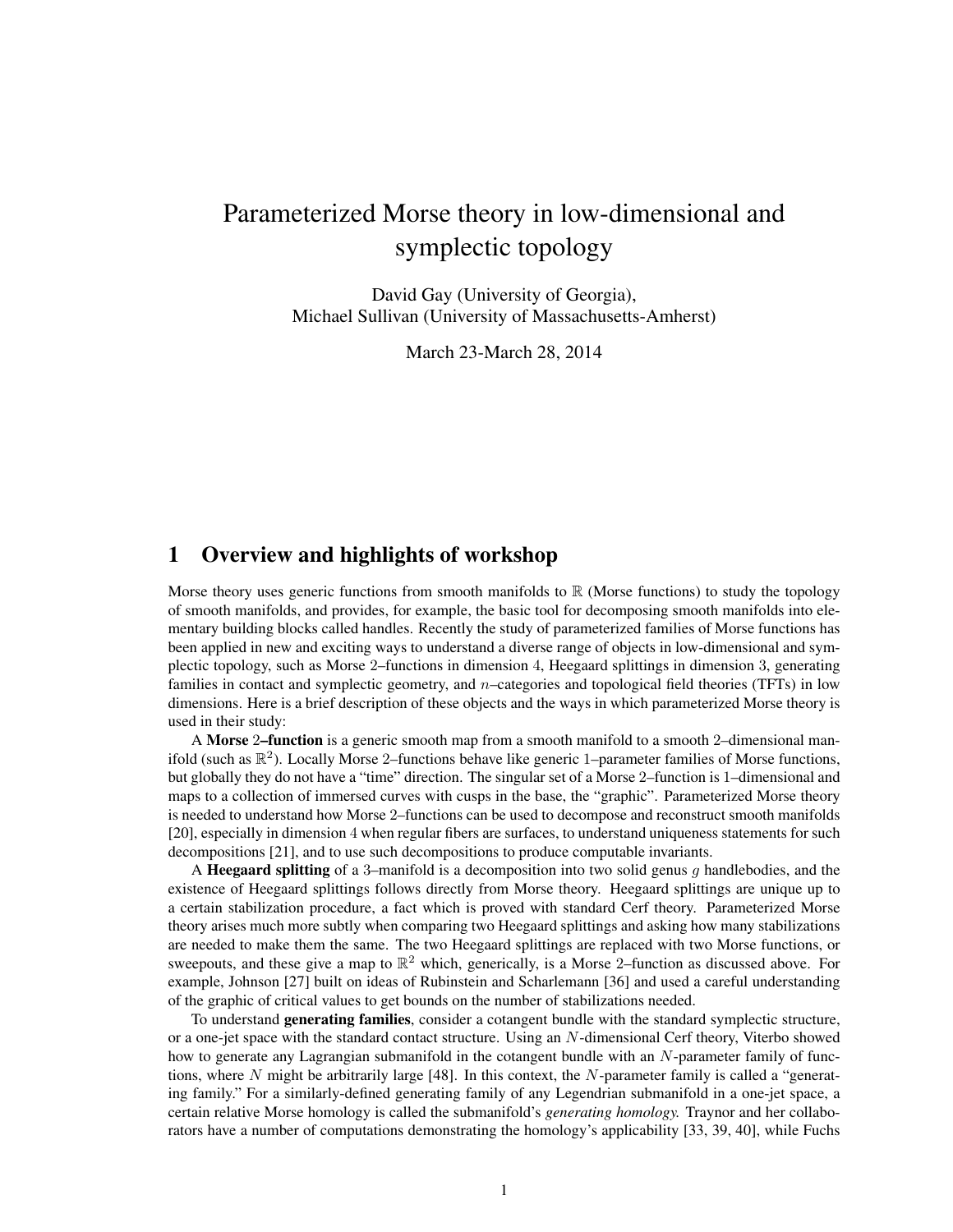and Rutherford show that this homology is the same as a certain linearization of the Chekanov-Eliashberg differential graded algebra (DGA) for Legendrian knots in standard contact  $R^3$  [18].

An  $n$ –category is something for which the prototypical example is given by cobordisms between cobordisms between cobordisms and so on, for n levels. For example, the 2-category of surfaces has objects which are points, morphisms which are 1–dimensional cobordisms between points, and 2–morphisms which are 2–dimensional cobordisms between 1–dimensional cobordisms between points. A TFT is a functor from a cobordism *n*–category to an *n*–category of algebraic objects, such as vector spaces, giving invariants of manifolds computable by cutting up into *n*–category cobordisms. Just as ordinary Morse functions give decompositions into elementary cobordisms, i.e. handles,  $n$ –families of Morse functions and Morse  $n$ –functions can give decompositions in the  $n$ –category sense, and introducing further parameters can give relations amongst such decompositions. Schommer-Pries [44] has carried out this program to get a complete set of generators for the 2–category of surfaces.

The study of each of these objects naturally uses very similar tools in parameterized Morse theory, but the broad fields in which the study of these objects live are often seen as quite far apart, so that researchers in these fields are not necessarily aware of the overlaps. This workshop brought together these researchers to learn from each other, develop common terminology, and share tools. As people working in one field gained a clearer picture of how parameterized Morse theory is being used in other fields, they came away with new techniques to use in their own fields as well as new ideas for how their own techniques may contribute to the other fields.

For those readers who would like to watch some of the recorded videos from the workshop, our week was structured as follows: Monday was devoted to four introductory talks, on 3–manifolds, 4–manifolds, TFTs, and symplectic topology. Tuesday morning focused on 3–manifolds, Tuesday afternoon focused on 4– manifolds, and Tuesday evening was devoted to a group discussion of open problems in 3– and 4–dimensional topology. Wednesday morning focused on TFTs, Wednesday afternoon was free, and Wednesday evening we discussed open problems related to TFTs. Thursday focused on symplectic and contact topology, ending with an open problem session Thursday evening. Friday morning featured one more 4–manifold talk and one more contact topology talk.

We would like to highlight two specific talks as representative of the impact and diversity of the workshop. Jamie Vicary introduced a room full of topologists to some fascinating ideas in computer science, ranging from quantum teleportation to encrypted communication, that are beautifully tied to low-dimensional topology and Morse theory. Yakov Eliashberg gave the first public announcement of a ground breaking result (with coauthors Emmy Murphy and Strom Borman) extending Eliashberg's well known existence and uniqueness results for overtwisted contact structures in dimension 3 to arbitrary odd dimensions.

The evening problem sessions were not recorded on video but careful notes were produced. The bulk of this report describes the problems which arose during these sessions.

We would like to thank Frederic Bourgeois, Rob Kirby, Paul Melvin, Peter Teichner and Abby Thompson ´ for running the evening problem sessions, Bruce Bartlett, Ryan Budney and Josh Sabloff for taking notes during those sessions, Rob Kirby, Paul Melvin and Abby Thompson for transcribing the notes into palatable format, and all the other workshop participants for contributing so much stimulating discussion and so many exciting questions.

# 2 Problems

This next section describes problems (many of which were open to the conference participants as of March 2014) posed during the evening problem sessions. The person listed at the beginning of each problem is the one who posed it to the other participants. After some of the problems follows a list of remarks that were discussed in response.

### 2.1 3– and 4–dimensional manifolds

Problem 1 *(Johnson and Baker) Characterize fibred tunnel number one knots.*

Remark: Rathbun [35] has shown the tunnel can be isotoped to lie in the fiber.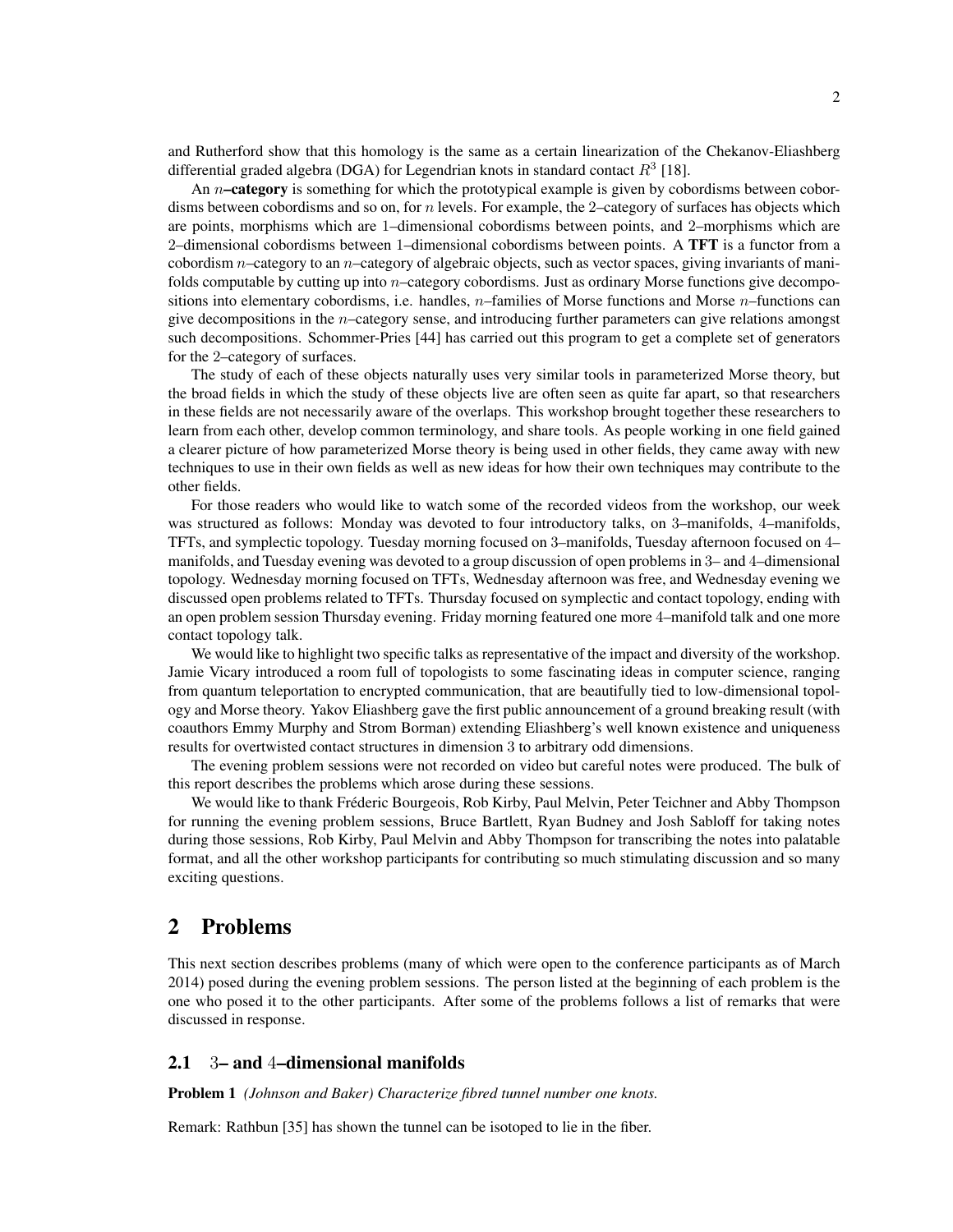**Problem 2** (Baker) Does there exist an infinite family of fibred knots in  $S^3$  such that the same surgery pro*duces the same manifold?*

Remark: Osoinach [34] introduced a way to create infinite families of knots for which the same surgery produces the same manifold, but it appears only finitely many knots in such families will be fibered.

Problem 3 *(Baker) Classify tunnel number one knots with lens space surgeries.*

Remark: All knots in  $S^3$  known to admit a lens space surgery (the Berge knots) have tunnel number one.

Problem 4 *(Baker) Must a knot in*  $S^3$  with a lens space surgery have tunnel number one?

Remark: This is weaker than the Berge conjecture, which is that such knots are tunnel one and doublyprimitive.

Problem 5 *(Baker) Which strongly quasipositive knots (SQP) are fibred?*

Remarks: Given an SQP knot in an SQP presentation, is there an efficient way to determine if the knot is fibred? Is there a monotonic simplification within SQP presentation to easily determine if a knot is fibred?

A knot is strongly quasipositive if it has a braid presentation as a product of the braids  $\sigma_{i,j} = (\sigma_i \dots \sigma_{j-2}) \sigma_{j-1} (\sigma_i \dots \sigma_{j-2})$ where  $\sigma_i$  is the standard braid generator.

Lee Rudolph [37] introduced quasipositive knots in his study of complex algebraic curves, and strongly quasipositive knots arise from links of singularities. Hedden [26] has shown that fibered SQP knots are precisely the fibered knots in  $S<sup>3</sup>$  whose open books support the tight contact structure, and any knot in  $S<sup>3</sup>$ with a positive surgery to a Heegaard Floer L-space must be a fibered SQP knot.

**Problem 6** (Baker) Let  $K_1$  and  $K_2$  be a pair of homotopic knots in a 3-manifold M and  $K_1^*$ ,  $K_2^*$  be a pair *of homotopic knots in* M<sup>∗</sup> *such that for some non-trivial slope* r*,* Ki(r) *(filling) is homeomorphic to* M<sup>∗</sup> *with surgery dual* K<sup>∗</sup> i *. Because they're homotopic, it makes sense to talk about the same surgery slope for both*  $K_1$  and  $K_2$ . Must one of the pairs  $K_1, K_2$  or  $K_1^*$ ,  $K_2^*$  be isotopic? Perhaps up to an orientation-preserving *automorphism of* M *or* M<sup>∗</sup> *.*

Remark: Specializing to  $M = S<sup>3</sup>$ , this asks the following. If r surgery on each of a pair of distinct knots produces the same manifold  $M^*$ , then must the surgery duals to these knots be in distinct free homotopy classes modulo orientation-preserving homeomorphisms of  $M^*$ ? An affirmative answer would, for example, resolve the Berge Conjecture.

**Problem 7** (Budney) Let  $K_n = \{f : \mathbb{R} \to \mathbb{R} \times \mathbb{R}^{n-1}, f(x) = (x, 0) \forall x \notin [-1, 1]\}$ . The maps f are required to be  $C^{\infty}$ -smooth embeddings, and we give the space  $K_n$  the  $C^{\infty}$ -topology. The inclusion  $\mathbb{R}^n \to \mathbb{R}^{n+1}$ *gives an inclusion*  $K_n \to K_{n+1}$ . A classical argument all topologists are familiar with is that all smooth embeddings  $S^1 \to S^4$  are isotopic. In this context, that argument provides two null-homotopies of the *inclusion*  $K_n \to K_{n+1}$ . The first null-homotopy comes from perturbing the knot in the positive orthogonal direction  $\mathbb{R}^n \times \{0\} \subset \mathbb{R}^{n+1}$  and then applying the straight-line homotopy in the  $\mathbb{R}^n \times \{0\}$  factor. The second *null-homotopy comes from using the negative of that bump function. The two maps together give a map*

$$
K_n \to \Omega K_{n+1}
$$

*Is this map null-homotopic? i.e. are the two ways of trivializing knots from*  $K_n$  *in*  $K_{n+1}$  *distinct?* 

Remark: If it is null-homotopic, can you find two canonical ones? And does the map  $K_n \to \Omega^2 K_{n+1}$  induce an isomorphism on the lowest-dimensional homotopy group? The first non-trivial homotopy group of  $K_n$  is in dimension  $2n - 6$ , and is isomorphic to  $\mathbb{Z}$  for  $n \geq 4$ .

**Problem 8** *(Gay)* Given a Morse function  $f : X^4 \to \mathbb{R}$  on a 4-manifold X, find a lower-boundon the *complexity of the Cerf graphic connecting* f *to* −f *in terms of the combinatorial data in* f*.*

Remark: In [25] it was shown that for some 3–manifolds  $M$ , g births and deaths were needed where g is the genus of the Heegaard surface for  $f$ ; [27] for a combinatorial version.

−1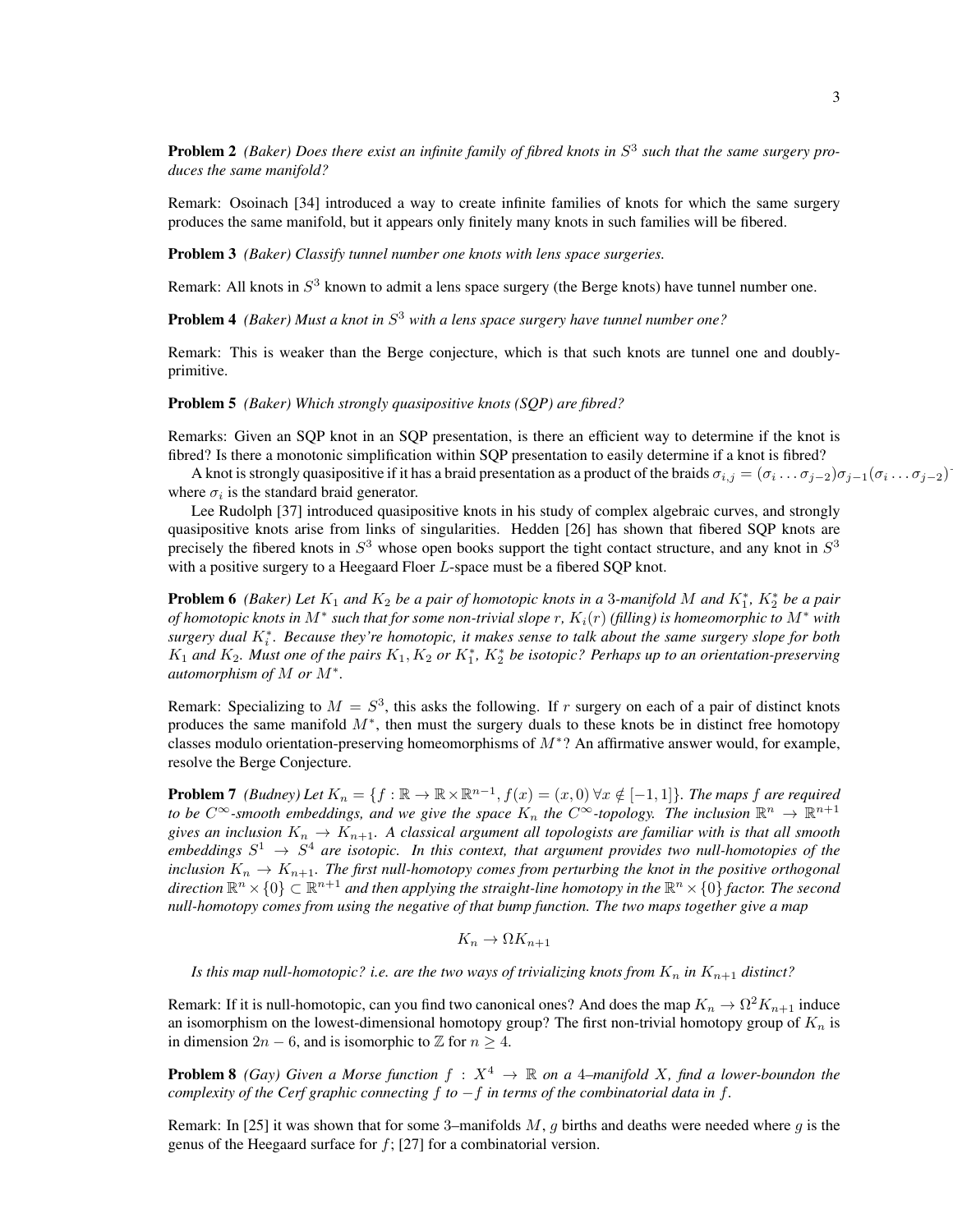Problem 9 *(Melvin) The surgery number of a* 3*-manifold* Y *is defined to be the smallest* n *such that the* Y *can be realized as integer surgery on an* n *component link in the* 3*-sphere. Compute the surgery numbers of lens spaces. In particular, which lens spaces have surgery number* 2*?*

Remark: Note that the lens spaces of surgery number 1 have been characterized by Josh Greene [24]; they are precisely those that arise from surgery on Berge knots.

Problem 10 *(Auckly) Given a cusped hyperbolic* 3*-manifold* M*, all but finitely-many fillings are hyperbolic,* and for all but finitely many fillings, the filled manifold M' has an isometry group which embeds in the isometry group of M, i.e.  $Isom(M') \subset Isom(M)$ . Find examples of exceptional surgeries where  $Isom(M')$ *does not embed in* Isom(M)*.*

Let  $M$  and  $N$  be homotopy equivalent (or homeomorphic, after Freedman) closed oriented simplyconnected smooth 4-manifolds. Since Wall [49], we know that  $M$  and  $N$  are stably-diffeomorphic, i.e., they become diffeomorphic after connect summing both M and N with n copies of  $S^2 \times S^2$  for large enough n. However, there is no known a priori upper bound on  $n$ .

Furthermore, it was shown in [11] that all \*known\* ways to construct infinite families of exotic (i.e. pairwise homeomorphic but not diffeomorphic) simply-connected 4-manifolds up to date always produce 4-manifolds which become diffeomorphic after one stabilization, that is,  $n = 1$ . The same result for knot surgery (remove a  $T^2 \times B^2$ , and glue in a knot complement cross  $S^1$ ) was obtained earlier by Auckly [5] and Akbulut [2] using Kirby calculus.

Problem 11 *(Auckly): Are there any pairs* M *and* N *as above for which at least* n *stabilizations are needed for them to become diffeomorphic, with* n > 1*? Are there pairs for which* n *is arbitrarily large?*

Remark: Similar stabilization problems and analogous results for embeddings of surfaces are studied in [6] and in [12]. In the latter paper, exotic embeddings (topologically isotopic but not smoothly) of surfaces in 4 manifolds are shown to be stably smoothly isotopic where stabilization means a pairwise connected sum with  $(S<sup>4</sup>, T<sup>2</sup>)$ . Again, for all known constructions, one stabilization is enough to get smoothly isotopic surfaces.

Recall that a *logarithmic transform* is the surgery operation in dimension 4 analogous to Dehn surgery in dimension 3: take out the tubular neighborhood of an embedded self-intersection zero 2-torus and glue it back in possibly with a twisted boundary diffeomorphism.

In [11], it was shown that between any two homeomorphic (in general, not necessarily simply-connected!) M and N as above, there is a cobordism from M to N which consists of round 2-handles only. As a corollary, one can pass from M to N after a sequence of n logarithmic transforms. If M and N are diffeomorphic after 1 stabilization with  $S^2 \times S^2$ , then one can pass from M to N after at most 2 integral logarithmic transforms, and conversely, if one can pass from  $M$  to  $N$  after 1 integral logarithmic transform, then  $M$  and  $N$  are diffeomorphic after 1 stabilization.

Hence, since *almost* all constructions of exotic 4-manifolds involve generalized logarithmic transforms along tori, it would be good to consider the following re-formulation of the problem above — with the obvious shift by 1 in mind.

Problem 12 *(Stern): Are there any pairs* M *and* N *as above for which at least* n *logarithmic transforms are needed to pass from* M *to* N*, with* n > 1*? Are there pairs for which* n *is arbitrarily large?*

Problem 13 *(Kirby) If a simply connected 4-manifold does not admit an almost-complex structure, is it a connected sum? Possible counterexamples are given in Problem 4.97 of [28].*

Problem 14 *(Budney)* If a 3-manifold M embeds smoothly in  $S<sup>4</sup>$ , it decomposes the 4-sphere into two 4*manifolds*  $V_1$  *and*  $V_2$  *having* M *as their common boundary. Can one ensure, after possibly re-embedding* M *in*  $S^4$  *that*  $\pi_1 V_1$  *and*  $\pi_1 V_2$  *have solvable word problems?* 

Remark: There are explicit examples of 3-manifolds in  $S^4$  where either (or both)  $\pi_1V_1$  and  $\pi_1V_2$  have unsolvable word problems. See Dranishnikov and Repovs [14]. There are also examples due to Gompf for  $M = S<sup>3</sup>$  where  $V_1$  has trivial fundamental group, yet the presentation from the standard height function on  $S<sup>4</sup>$  is not known to be Andrews-Curtis trivializable [23].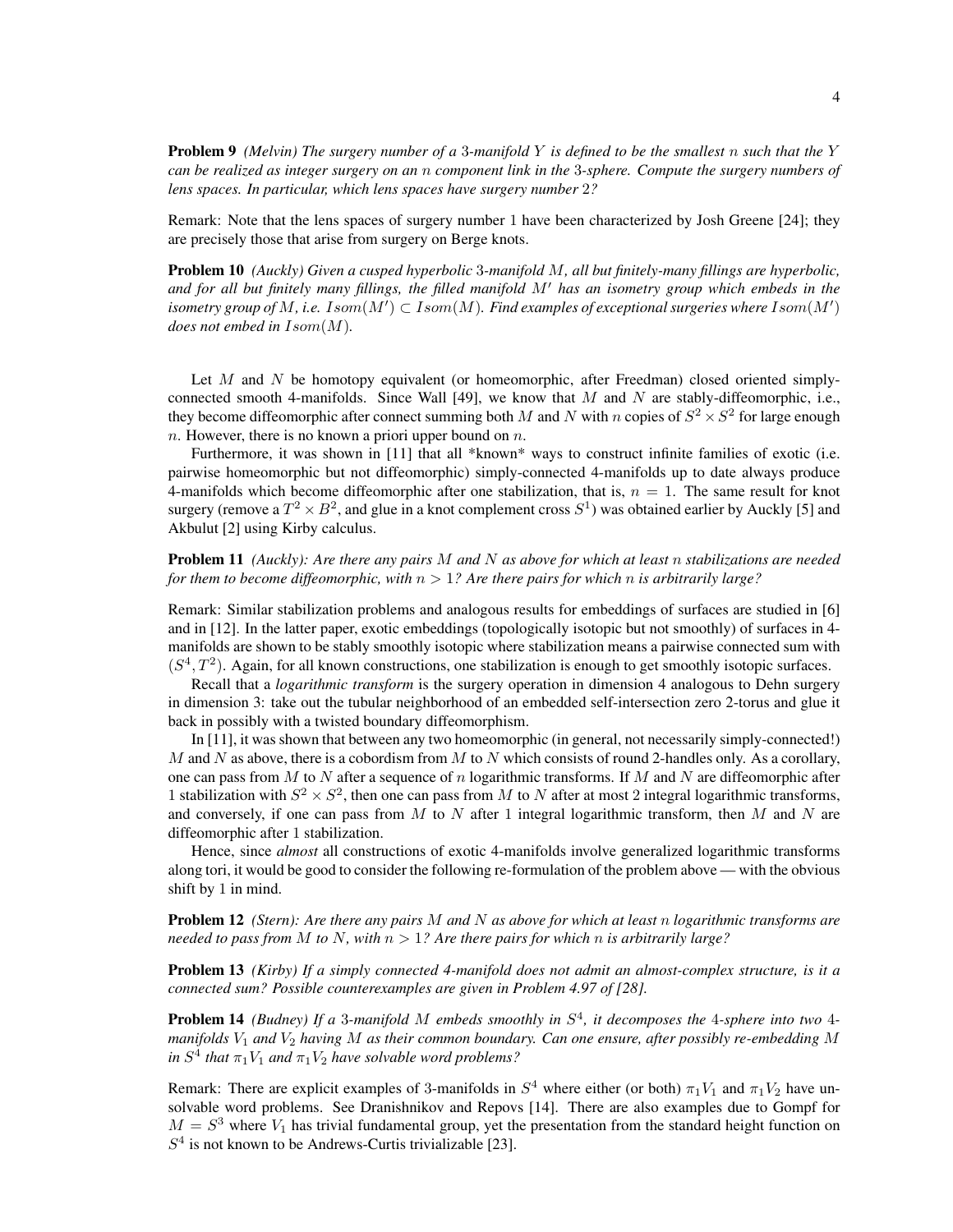Problem 15 *(Teichner) Does every closed, smooth, oriented* 4*-manifold have a Heegaard splitting in the sense that it is a twisted double of a handlebody made with* 0*-,* 1*- and* 2*-handles?*

Problem 16 *(Baykur) Does every simply-connected smooth* 4*-manifold admit an involution with* 2*-dimensional fixed-point set?*

Problem 17 *(Budney) Is there an algorithm to recognize a triangulated*  $S<sup>4</sup>$ ?

Remark: In dimension 3 there is the Rubinstein-Thompson algorithm [46]. There is no algorithm to recognize all connected sums of  $S^2 \times S^2$  [30]. In dimension  $n \geq 5$  it is not an algorithmically-solvable problem (Nabutovsky).

Problem 18 *(Budney) Is there a reasonable theoretical criterion for a smooth 4-manifold to fibre over*  $S^1$ ?

Remark: In dimension 3 there are two such theorems; Stallings' theorem states that all one needs is an epimorphism  $\pi_1 M^3 \to \pi_1 S^1$  with finitely-presented kernel, and Schleimer's dissertation gives an algorithm to decide (assuming  $M$  has a triangulation). In high dimensions there is the Farrell fibering theorem, which uses the language of surgery theory.

Problem 19 *(Budney) If a* 3*-manifold embeds smoothly in a homotopy* 4*-sphere, does it embed smoothly in* S 4*?*

Remark: Replace 3 and 4 by n and  $n + 1$  and the answer is affirmative for all  $n \neq 3$ . If the answer to this question appears to be negative, it could provide a strategy to recognize non-standard homotopy 4-spheres.

In the next four problems Morse 2-functions and trisections of 4-manifolds are mentioned. A Morse 2-function  $f: X^n \to \Sigma^2$  is a generic smooth map to an orientable surface, often  $B^2$  or  $S^2$  [21]. When  $\Sigma = B^2$ , f can be homotoped so that if  $B^2$  is a pie with three slices, then  $f^{-1}$  of each slice is diffeomorphic to a connected sum of k copies of  $S^1 \times B^3$ , whose boundary has a Heegaard splitting of genus g; thus  $f^{-1}(0)$ is a surface of genus g [22]; When g is minimal, g is the trisection genus of  $X^4$ .

Problem 20 *(Zupan) Use Morse* 2*-functions [21] to find a notion of thin position for* 4*-manifolds.*

Problem 21 *(Gay) Compute a trisection genus of a* 4*-manifold that is* 3 *or larger.*

Remark: This represents the problem of trying to find computable lower-bounds on the trisection genus.

Problem 22 *(Scharlemann) If a homology* 4*-ball with boundary* S 3 *can be described as* 2/3 *of a trisection diagram, is this enough to conclude that the* 4*-manifold is the standard PL* B4*?*

Remarks: One can view 2/3 of a trisection as a *Heegaard union*, as introduced in [43][Section 3]: Two 4 dimensional handlebodies  $J_1, J_2$ , of genus  $\rho_1 \leq \rho_2$ , are glued together along a 3-dimensional handlebody H so that in each of  $\partial J_1$ ,  $\partial J_2$  the complement of H is also a 3-dimensional handlebody. In [43][Prop. 3.3] it is shown that if a homology 4-ball W with  $\partial W = S^3$  is a Heegaard union, then the weak generalized Property R conjecture (for a link of  $\rho_1$  components) implies  $W \cong B^4$ . (The proof shows slightly more, namely that we can restrict attention to links with tunnel number  $\leq \rho_2$ . This last observation may just be a distraction, but it was useful in [42], because at the time Property R had only been proven for knots of tunnel number 1 [41].)

The problem itself is motivated by one approach to the Schoenflies Conjecture: given a standard Kearton-Lickorish embedding of  $S^3$  in  $S^4$ , try to iteratively reimbed the complementary components X and Y in a level-preserving way so that ultimately one or the other (say  $X$ ) has middle level a 3-dimensional handlebody. If this can be accomplished (as Fox's reimbedding theorem gently suggests might be possible), then  $X$  has the structure of a Heegaard union, so a solution to the problem above would show that X is  $D^4$ .

Problem 23 *(Johnson) What* 3*-manifolds occur as boundaries of* 2/3 *of a trisection diagram?*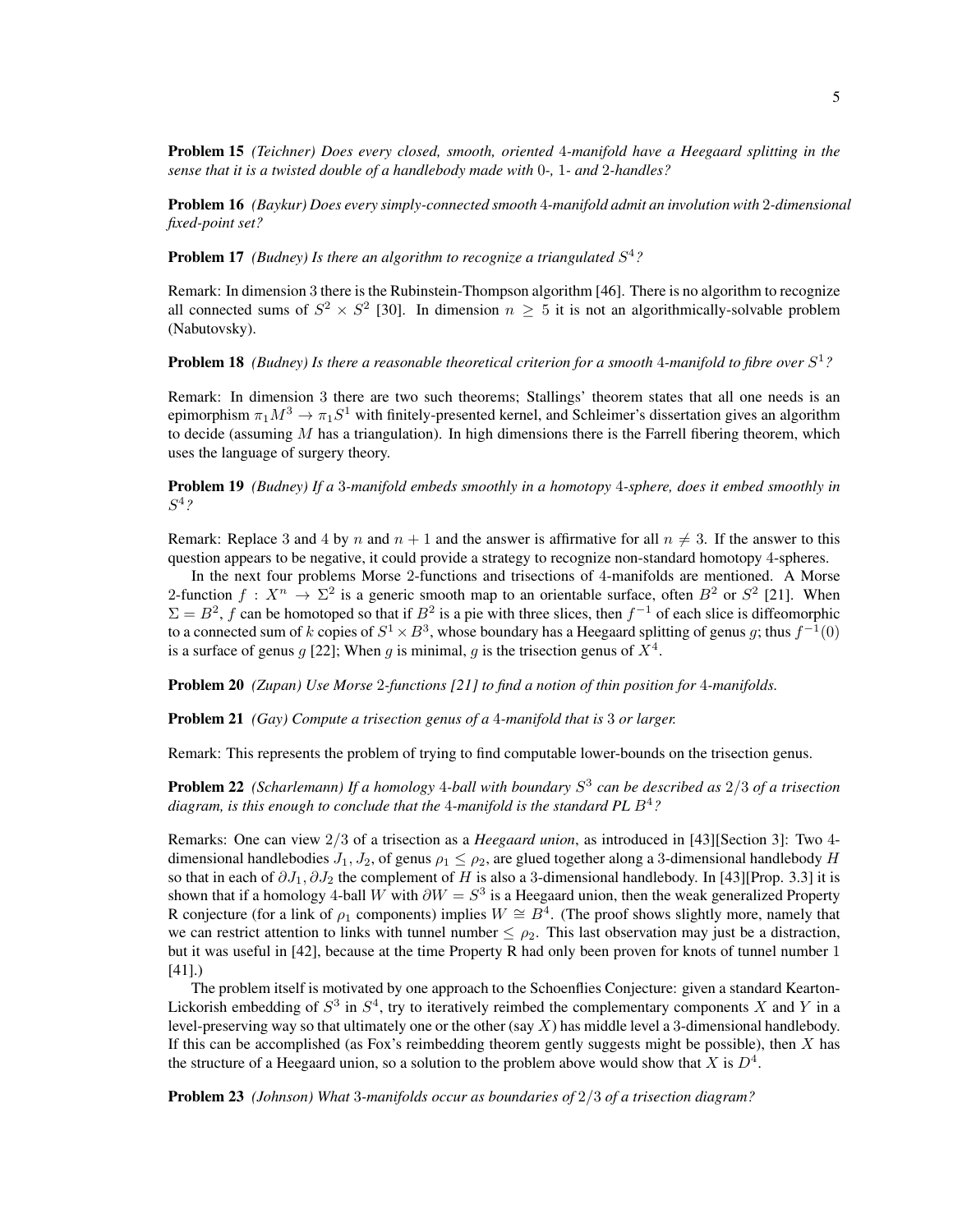Remark: "2/3 of a trisection diagram" means gluing together two 4-dimensional handlebodies along a 3 dimensional handlebody which is half of a Heegaard splitting of each boundary (which is the connect-sum of  $S^1 \times S^2$ 's).

The answer to this question is "all". Here is a sketch of a proof which relies on a good understanding of [22] where the argument is only implicit. Observe that if a sector (1/3 of a trisection) is  $B<sup>4</sup>$  with the genus 1 Heegaard splitting of the bounding  $S<sup>3</sup>$ , then the sector has one fold curve with a cusp, and the cusp is associated with a Dehn twist in the  $T^2$  along the  $1 - 1$  curved which takes meridian to longitude. In general a cusp corresponds to a Dehn twist along a curve in the Heegaard surface. (It also corresponds to adding a 2 handle to one 3-dimensional handlebody to obtain another 3-dimensional handlebody.) Now write our closed, orientable 3-manifold as a Heegaard splitting with a diffeomorphism d of the Heegaard surface, realize d as a product of Dehn twists, and realize the Dehn twists as cusps in fold curves.

**Problem 24** *(Baykur) Find an exotic family of simply-connected 4-manifolds*  $X_n$  *with broken genus of*  $X_n$ *arbitrarily large, as* n *gets large. Determine the broken genus of the remaining standard simply-connected* 4-manifolds, i.e. connected sums of copies of  $S^2 \times S^2$  and K3.

Remark: A simplified broken Lefschetz fibration for  $X^4$  is a Lefschetz fibration over  $S^2$  but with at most one fold circle which is embedded with all Lefschetz singularities on one side. The broken genus is the minimal genus of a fiber (on the higher side of the fold circle) over all possible broken Lefschetz fibrations [9][10].

A related notion is an indefinite Morse 2-function to  $X^4 \to S^2$  with one indefinite embedded fold with cusps [50]; the cusps can be replaced by Lefschetz singularities which turns it into a simplified broken Lefschetz fibration.

Problem 25 *(Auckly) Find more accurate lower-bounds on the Martelli complexity [31][4] of smooth* 4 *manifolds.*

**Problem 26** (Eliashberg) Given an almost-symplectic  $M^4$ ,  $\omega \in H^2M$  with  $\omega^2 \neq 0$  with an almost-complex *structure, does there exist a surface* Σ ⊂ M *such that* Σ <sup>∗</sup> ∈ H2M *is a multiple of* ω*, and a branched cover of*  $(M, \Sigma)$  *admits a symplectic structure such that*  $\Sigma$  *is a symplectic surface in the cover?* 

Remark: This is the algebraically symplectic implies virtually symplectic problem.

Problem 27 *(Baker) Is there a useful generalization of A'Campo's links of divides to higher dimensions?*

Remark: Studying real Morsifications of complex plane curve singularities led A'Campo [1] to the notion of a divide and the link of a divide. A divide  $P$  is the image of a generic relative immersion of a disjoint union of r arcs into the unit disk in  $\mathbb{R}^2$ . Viewing  $S^3$  as the unit sphere in  $T\mathbb{R}^2$ , the link of a divide P is the link in S<sup>3</sup> of r components  $L(P) = \{(x, v) \in T\mathbb{R}^2 : x \in P, v \in T_xP, |x|^2 + |v|^2 = 1\}$ . Links of connected divides with  $\delta$  double points are oriented fibered links with fibers of genus  $r - 1 + \delta$  whose monodromy is a product of  $r - 1 + 2\delta$  positive Dehn twists. If  $r = 1$  so that  $L(P)$  is a knot, then both its gordian number and 4–ball genus is  $\delta$ . There are several generalizations of links of divides that encompass a greater variety of knots and links in 3–manifolds.

Are there higher dimensional analogues? For example, with  $S^5$  as the unit sphere in  $T\mathbb{R}^3$ , one may ask about the link of a generic relative immersion of a disk in the unit 3-ball. This however leads to an immersion of  $S^3$  into  $S^5$  rather than an embedding.

### 2.2 Topological Field Theories

An introduction by Paul Melvin, one of the facilitators for the TFT evening session:

• I worked on quantum invariants in the early days. Several at this conference have asked: *What is the point of Topological Quantum Field Theory* (TQFT)? We've seen at this conference how it relates to mathematics, computer science and physics. A good starting point for understanding the latter is Baez's paper on its role in framing a theory of quantum gravity [8].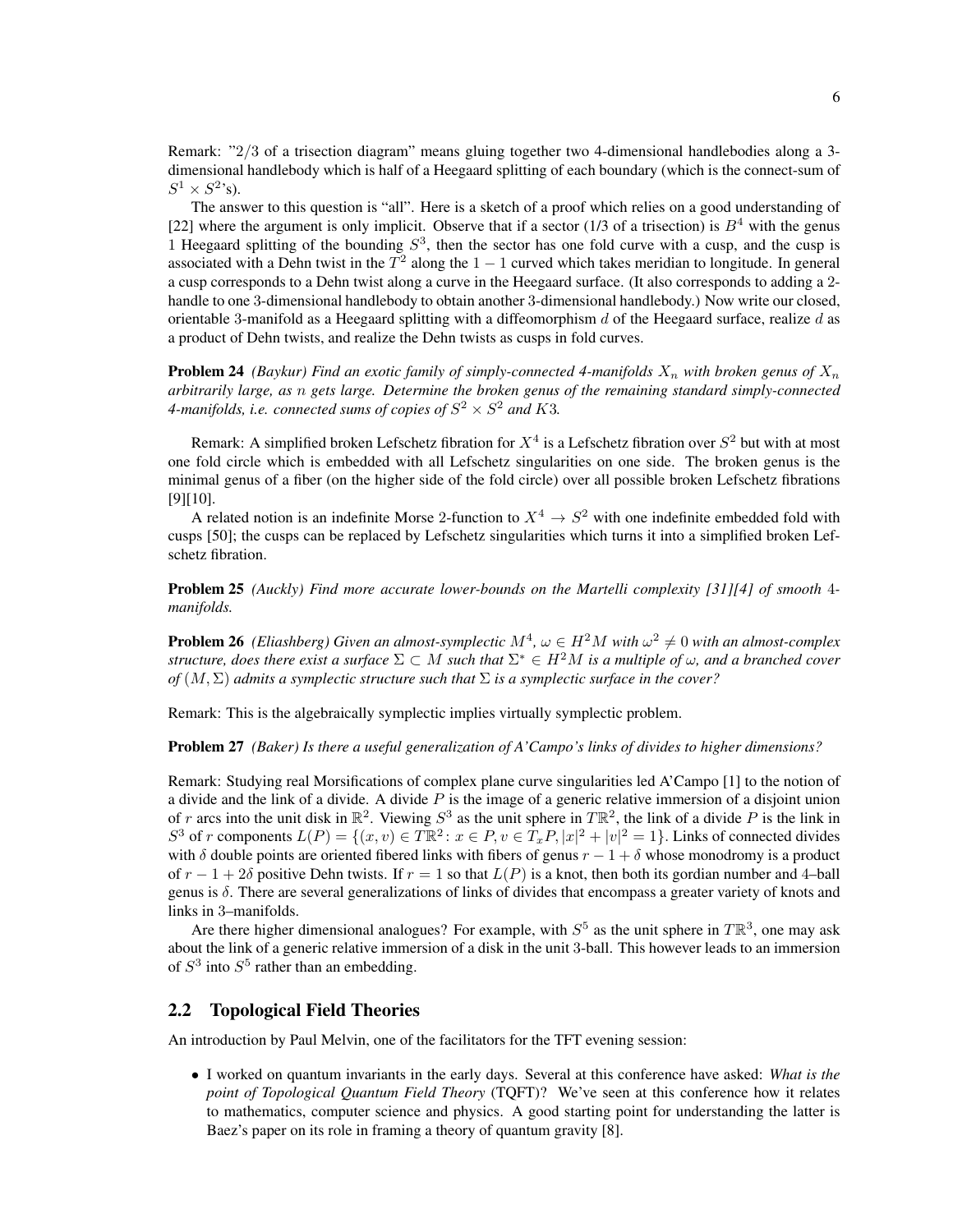• On page 136 of Turaev's book [47], he formulates the properties of an arbitrary quantum invariant  $\tau(M)$  of closed n-manifolds needed for it to be promoted to a TQFT T : nCob  $\rightarrow$  Hilb. The main condition is the 'splitting axiom'. Maybe this is a 'cheat' but I always found it interesting.

Problem 28 *(Auckly) Are all Chern-Simons theories for* (G, *level* k) *determined by finitely many BPS states?*

Remark: See Auckly and Koshkin's monograph [3] for further details. It appears that there might exist a 3-manifold invariant taking the form  $Z_M(a, q)$  such that:

- It gives the rank N level k Chern-Simons invariant of M for  $a = q^N$ ,  $q = e^{2\pi i/(k+N)}$ .
- It has the structure  $Z_M(a,q) = \sum Z_d(q) a^d$
- The coefficients of Taylor expansion of  $Z_d(q)$  about  $q = 0$  are integers.
- The function  $Z_d(-e^{iu})$  has an asymptotic expansion at  $u = 0$  along the positive reals.
- The functions  $Z_d(q)$  satisfy some funky modularity properties as evidenced by Hikami and others.
- It is determined by a finite number of integer BPS invariants.

Problem 29 *(Not recorded) Is there a* 4*-dimensional TFT (necessarily not unitary by the work of Mike Freedman et al [17]) that distinguishes smooth structures?*

Remark: Known invariants that distinguish smooth structures, such as Seiberg-Witten invaraints, are not known to be TFT's. To date we have used PDE's to distinguish smooth structures. But we know in dim 4 that Diff = PL, so we know there should be something combinatorial. An application of the cobordism hypothesis would be a combinatorial model.

#### Problem 30 *(Gay) What are the obstructions to finding generators and relations for Bord*<sub>1,2,3,4</sub>*?*

Remark: According to Douglas and Schommer-Pries, there is no fundamental obstruction, just hard work; they did a bunch of calculations on this, working out 3-Morse theory singularities  $M^4 \to \mathbb{R}^3 \to \mathbb{R}^2 \to \mathbb{R}$ . It seems to give a whole stack of relations and it may be too difficult to simplify these relations. Better would be to have tools to say, for example, "These singularities are not necessary," perhaps a version of Igusa's theorem. Teichner points out that if you just do 2-3-4 then it's much harder, you need to throw in the surface with all its diffeomorphisms; not just the mapping class group but  $\pi_0$  and  $\pi_1$ . You can't cut the surface up anymore.

**Problem 31** *(Not recorded) What are the possible applications of the presentation of Bord*<sub>123</sub> *to the study of* 3*-dimensional manifolds?*

Remark: Suggestions include: recognizing  $S^3$ ; proving some known restrictions on  $\pi_1$  of 3-manifolds (eg. show that no 3-manifold has fundamental group  $\mathbb{Z}_2 \times \mathbb{Z}_2$ ); showing that an orientable 3-manifold is parallelizable; deriving complexity measures on 3-manifolds; deciding if a 3-manifold has an essential torus or not. One difficulty is that Funar has recently proved [19] that Reshetikhin-Turaev TQFT's cannot distinguish certain torus bundles over the circle, and [13] shows that all TQFT's are of RT type. However, perhaps in a different target 2-category they may be distinguishable. There is also the information flow from topology to algebra. For instance, [13] shows how the Radford theorem on the square of the antipode in a Hopf algebra follows from  $\pi_1SO(3) = \mathbb{Z}_2$ . This uses a trivial fact from 3-manifold topology to prove something interesting in algebra. Maybe more nontrivial 3-manifold facts will lead to even more interesting results in algebra.

Problem 32 *(Douglas) Do all* 3*D quantum invariants come from quantum groups?*

Problem 33 *(Kirby) What is the nicest reference for understanding the cobordism hypothesis of Baez and Dolan?*

Remark: The survey by Dan Freed [16].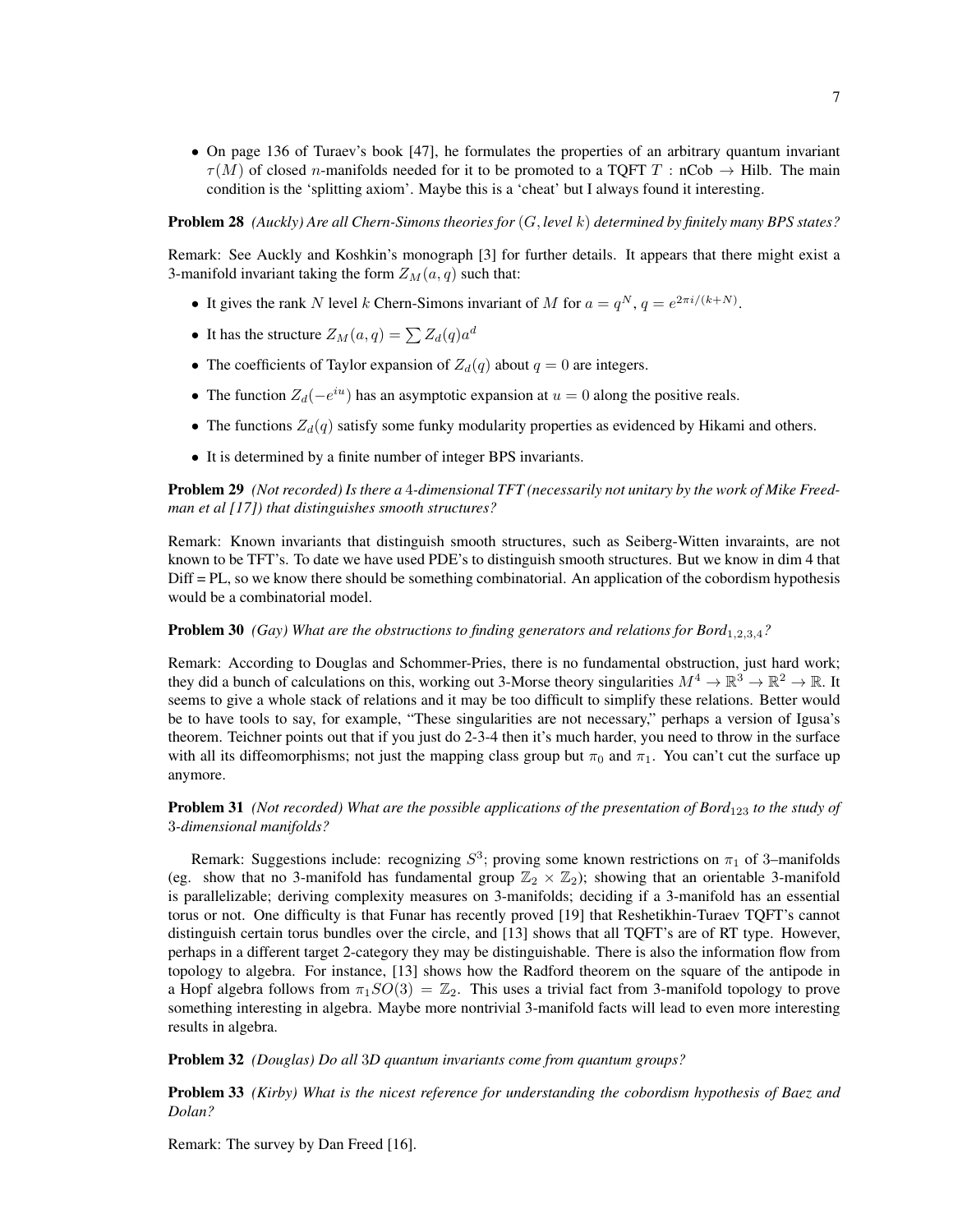### 2.3 Symplectic geometry

Problem 34 *(Sabloff) Characterize the smooth knot types that have a Legendrian representative with a Lagrangian filling.*

Remark: A sufficient condition is that the knot type is positive. A necessary condition is that it is quasipositive. One conjectured necessary and sufficient condition is quasi-positive and sharp HOMFLY.

**Problem 35** (Sabloff) Classify the geography for non-loose Legendrian n-spheres in standard contact  $R^{2n+1}$ . *That is, what range of* tb *and* r *can be realized by such?*

Remark: Murphy showed that there is no restriction for loose Legendrians [32]. If the non-loose Legendrian has a Lagrangian filling, then probably  $r = 0$ .

Problem 36 *(Sullivan) If a* k*-dimensional sphere of loose Legendrian submanifolds in standard contact*  $R^{2n+1}$  has no formal obstruction to being contractible, can it be contracted to a single Legendrian?

Remark: Murphy proves that obstructions to isotopying loose Legendrians are purely formal [32]. She does this using an h-principal and removing certain wrinkle and fold singularities. The k-parametric h-principal exists [15]. The removal of singularities, while not immediate, should be doable.

Problem 37 *(Eliashberg) Consider a Weinstein manifold constructed by surgery along a loose knot. Does it have a presentation using surgery along only non-loose knots? Similarly, can attaching along a single non-loose knot yield a flexible Weinstein manifold?*

Problem 38 *(Eliashberg) Characterize flexible Weinstein manifolds in terms of Lefschetz fibrations for di* $mension > 6$ .

Problem 39 *(Not recorded) Characterize all Legendrian submanifolds that have generating families.*

Remark: They must be non-loose, but that is not a sufficient condition.

Problem 40 *(Traynor) Compare generating homology (Morse theory) with linearized Legendrian contact homology (pseudo-holomorphic curves) for a Legendrian submanifold in one-jet spaces.*

Remark: For Legendrian knots in  $R^3$ , every generating homology is some linearization of contact homology. Lisa Traynor, Josh Sabloff and Paul Melvin are trying to work on the other direction. For Legendrian surfaces, Dan Rutherford and Mike Sullivan have work in progress that shows that a Legendrian has a generating homology if and only if it has a linearized contact homology, although the homologies a priori might be different. Frederic Bourgeois is developing a larger hybrid theory in any dimension which should "degenerate" in two ways to produce the two homology theories.

Problem 41 *(Sullivan) There are two maps from the homotopy groups of the based space of Legendrian submanifolds* L *(in one-jet spaces) to a certain group of endomorphisms: Sabloff and Sullivan construct one using generating homology*  $\pi_k(\mathcal{L};L) \to End_{k-1}(GH(L))$  *[38]; Bourgeois and Bronnle construct using linearized Legendrian contact homology*  $\pi_k(\mathcal{L}; L) \to End_{k-1}(LCH(L))$ . *Are these the same? As a followup, do any of these preserve structures such as the Whitehead product*  $\pi_k \times \pi_l \rightarrow \pi_{k+l-1}$ ?

Remark: A comparison of the two maps may result from Bourgeois' work in the previous problem. As for the follow-up, it seems likely when  $l$  (or k) is 1, and unlikely otherwise, from dimensionality reasons. (Somehow, these maps see more at the homological level, where such a product, if defined, is uninteresting if  $l, k > 1$ .

Problem 42 *(Sullivan) Do Legendrian fronts constitute a bordism category? Can Lurie's cobordism hypothesis apply and simplify computations of generating homology, for example?*

Remark: Here objects would be Legendrian points, 1-morphisms would be Legendrain tangles, etc. It seems promising, given that Schommer-Pries' Cerf-theory approach [44] to the cobordism hypothesis for 2-categories resembles Legendrian front projections.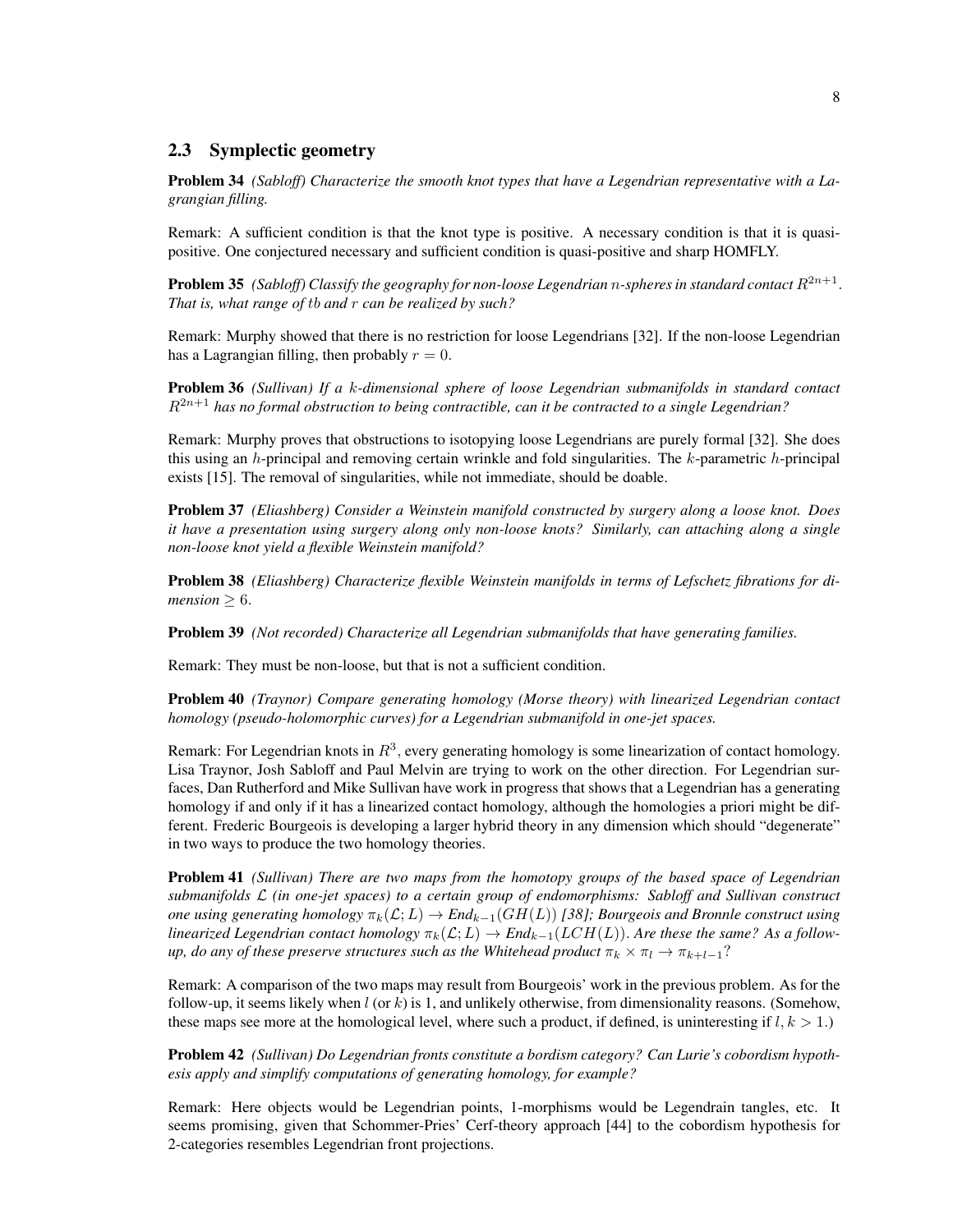**Problem 43** *(Gay) When constructing generating families, why use*  $R^N$  *as the fiber? Are there benefits to changing the fiber?*

Remark: This would work for Legendrians in  $J^1M$  for  $M \neq R^n$ . For example, if  $M = S^1$  and the fiber is  $S_1$ , a birth followed by a death can produce a a non-trivial Legendrian knot. This works for  $M = S^2$ , etc, as well. A follow-up (vague) question was whether or not this can put into a more general theory.

Problem 44 *(Hutchings) Can we apply symplectic geometry to solve the Schonflies conjecture? Can we deform any* S 3 *to be pseudo-convex?*

Problem 45 *(Bourgeois)How do overtwisted disks presented by Eliashberg for high-dimensional contact manifolds compare to others in the literature? More specifically, take the contact manifold* (M, ξ) *with an* open book given by a Dehn twist on  $ST^*S^n$ . *Is this overtwisted in Eliashberg's sense*?

Remark: One difficulty in answering this question is that Eliashberg's theorem is not constructive, so the disk is hard to "see."

Problem 46 *(Wehrheim) What do Lagrangians look like in moment polytopes?*

Remark: Apparently this relates to work by Denis Auroux and his student.

Problem 47 *(Eliashberg) Are holomorphic curves the only way to detect symplectic/contact rigidity results? More concretely, consider the Arnold Conjecture in* T <sup>∗</sup>M. *The number of intersections of a Hamiltonian deformation of the zero-section* O *with* O *is bounded from below by the stable morse number of* O. *This follows from generating families. Can the bound be improved? Can holomorphic curves prove this bound?*

Remark: In some cases, the stable Morse number bound might follow from the bifurcation analysis proofs of Floer invariance in [45] or [29].

Problem 48 *(Eliashberg) Prove flexibility results for symplectic 6-manifolds and 4-manifolds of general type.*

Problem 49 *(Wehrheim) Prove an* h*-cobordism like theorem for Floer homology.*

Remark: A key step would be to replicate Milnor's cancelling disk trick.

# 3 Abstracts for talks

This section lists the titles and abstracts of the talks, in alphabetical order of the speakers' last names.

#### Speaker: Bruce Bartlett

Title: *Three-dimensional bordism representations via generators and relations*

Abstract: The three-dimensional oriented bordism bicategory has closed 1-manifolds as objects, 2-dimensional cobordisms as 1-morphisms, and diffeomorphism classes of 3-dimensional cobordisms as 2-morphisms. We use higher Morse theory to find a simple generators-and-relations presentation of it. Dropping a certain relation leads to a "signature" central extension of the oriented bordism bicategory. The presentation allows for an elementary proof that a representation of this bicategory (i.e. a "123 TQFT") corresponds in a 2-1 fashion to a modular category, which must be anomaly-free in the oriented case. J/w Chris Douglas, Chris Schommer-Pries, Jamie Vicary.

#### Speaker: Stefan Behrens

#### Title: *Singular Fibrations on 4-Manifolds*

Abstract: The last 15 years of 4-manifold theory have seen a revival of the study of smooth maps to surfaces. While this subject had already enjoyed popularity in the third quarter of the 20th century, the current developments were motivated by work of Donaldson and Gompf on symplectic 4-manifolds and Lefschetz pencils as well as Taubes's work on the Seiberg-Witten invariants of near-symplectic 4-manifolds. In this talk I will begin with a brief historical overview and then go on to describe the basic structure of generic maps from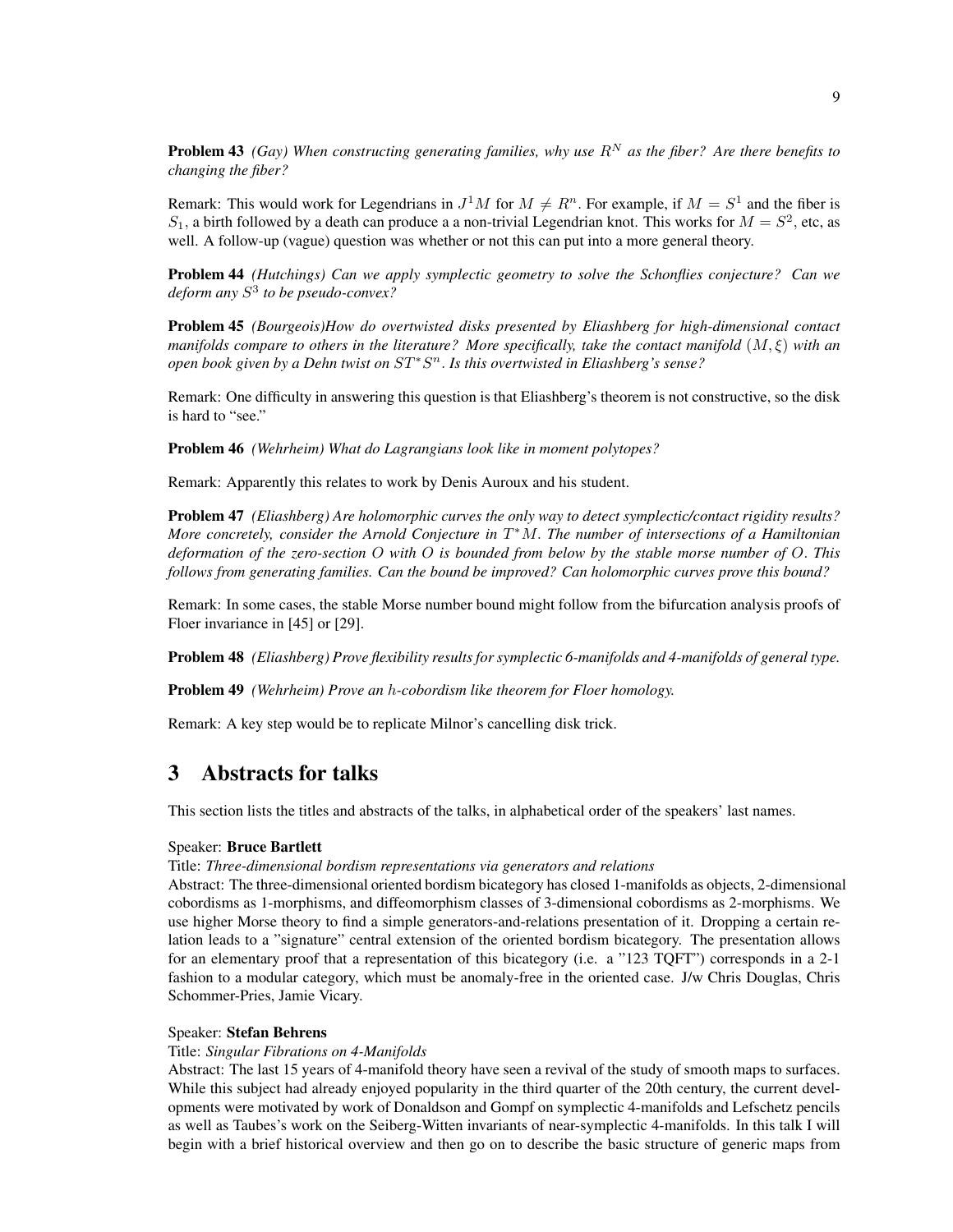4-manifolds to surfaces and 1-parameter families thereof. I will point out relations to 3- and 4-dimensional Morse theory and the theory of (broken) Lefschetz fibrations. Finally, I will describe how this "surface valued Morse theory" leads to pictorial descriptions of 4-manifolds in terms of curve configurations on surfaces. If time permits, I will discuss some (potential) applications and open problems.

#### Speaker: Ryan Budney

#### Title: *Triangulating 4-manifolds and a table of knots in homotopy 4-spheres.*

Abstract: I will update the group on an ongoing project which creates a census of triangulated smooth 4 manifolds. The ultimate goal of the project is to see how computationally useful triangulations of 4-manifolds can be, as compared to with 3-manifold theory. The table of knot exteriors in homotopy 4-spheres is nearing completion, this has included the discovery of a new 2-knot type.

#### Speaker: Yasha Eliashberg

Title: *All manifolds are contact except those which are obviously not.*

#### Speaker: M. Brad Henry

Title: *A combinatorial differential graded algebra for Legendrian knots from generating families*

Abstract: We outline recent work that assigns a differential graded algebra (DGA) to a Legendrian knot in the standard contact structure on  $\mathbb{R}^3$ . The definition of the DGA is motivated by considering Morse-theoretic data from a generating family. A generating family  $f_x$  for a Legendrian knot is a 1-parameter family of functions whose Cerf diagram is a projection of the knot. Generating family homology is a useful invariant of Legendrian knots extracted from the generating family. The new DGA is defined combinatorially using the Cerf diagram and handleslide data from  $f_x$ . Although defined combinatorially, the differential of the DGA is geometrically motivated by a conjectured extension of generating family homology using gradient flow trees. We will discuss this motivation and how it informs the combinatorial definition of the DGA, and relate the new DGA to the Chekanov-Eliashberg DGA. This work is joint with Dan Rutherford (University of Arkansas).

#### Speaker: Jesse Johnson

#### Title: *Minsky Models and Morse two-functions on three-manifolds*

Abstract: Morse two-functions have recently become popular in three-dimensional topology via the closely related of a (Rubinstein-Scharlemann) graphic. In this talk, I will describe how a Morse two-function on a three-dimensional manifold encodes topological and geometric information about the three-manifold via a combinatorial structure called a Minsky model.

#### Speaker: Daniel Rutherford

#### Title: *Cellular computation of Legendrian contact homology and generating families*

Abstract: This is joint work with Mike Sullivan. We consider a Legendrian surface, L, in  $\mathbb{R}^5$  (or more generally in the 1-jet space of a surface). Such a Legendrian, L, can be conveniently presented via its front projection which is a surface in  $\mathbb{R}^3$  that is immersed except for certain standard singularities.

We associate a differential graded algebra (DGA) to L by starting with a cellular decomposition of the base projection (to  $\mathbb{R}^2$ ) of L that contains the projection of the singular set of L in its 1-skeleton. A collection of generators is associated to each cell, and the differential is determined in a formulaic manner by the nature of the singular set above the boundary of a cell. Our motivation is to give a cellular computation of the Legendrian contact homology DGA of L. In this setting, the construction of Legendrian contact homology was carried out by Etnyre-Ekholm-Sullvan with the differential defined by counting holomorphic disks in  $\mathbb{C}^2$ with boundary on the Lagrangian projection of L. In work in progress, we hope to establish equivalence of our DGA with LCH using work of Ekholm on gradient flow trees.

As an application we discuss connections between the cellular DGA and generating families. Here, augmentations arise from Morse complexes and bifurcation data appearing in 2-parameter families of functions.

#### Speaker: Hyam Rubinstein

Title: *Parametrised Morse theory for 3-manifolds*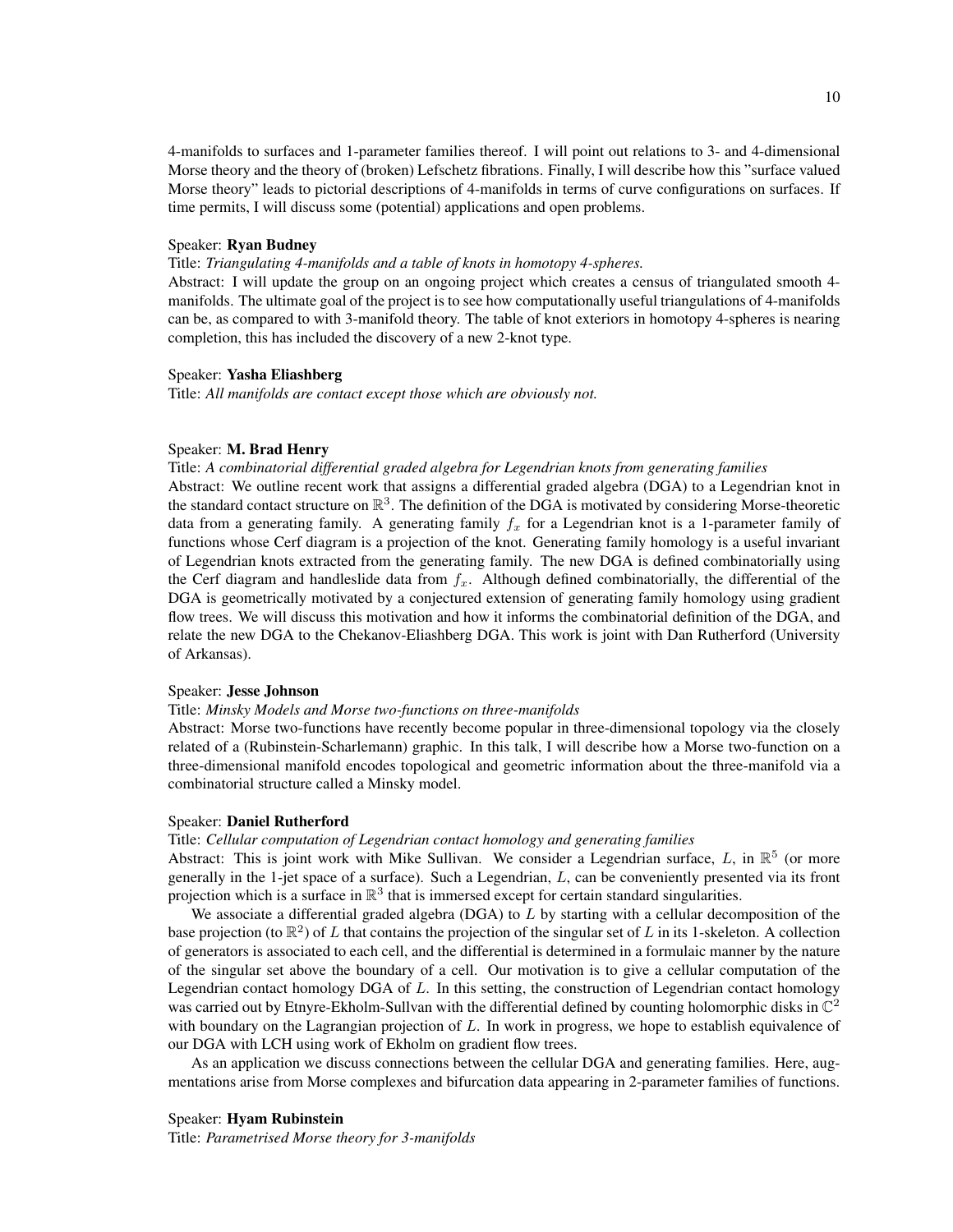Abstract: The first part of the talk will be a quick survey on the homotopy type of the group of Diffeomorphisms of a 3-manifold. Pioneering work was done by Hatcher and Ivanov in the late 70s and early 80s, computing this for Haken 3-manifolds and famously the Smale conjecture. Following Thurston, the natural question is whether Diff is homotopy equivalent to the group of isometries, for geometric 3-manifolds. Gabai showed this is true in the hyperbolic case. McCullough and others studied Seifert fibred spaces and many spherical classes of examples.

In the second part, I will talk about Heegaard splittings, a natural view of Morse theory for 3-manifolds. Casson-Gordon in the mid 1980s introduced a key idea of strong irreducibility and this was extended by Scharlemann-Thompson to telescoping. There have subsequently been many developments, including classification of splittings for all 7 non hyperbolic geometries of Thurston. Comparing splittings was introduced by Scharlemann and I, and distance of splittings by Hempel. If time permits the relationship with hyperbolic geometry will be sketched.

#### Speaker: Josh Sabloff

#### Title: *Families of Legendrian Submanifolds via Generating Families*

Abstract: I will introduce a framework to investigate families of Legendrian submanifolds using generating family homology through an application of the families theory to the analysis of a loop of Legendrian nspheres in the standard contact space that is contractible in the smooth, but not Legendrian, category; this is joint work with Mike Sullivan. The computation of generating family homology necessary for the application comes from joint work with on Lagrangian cobordisms withFrederic Bourgeois and Lisa Traynor.

#### Speaker: Martin Scharlemann

#### Title: *The Schonflies Conjecture and its spin-offs ¨*

Abstract: We briefly review the resolution of the Schnflies Conjecture in all dimensions other than four, discuss why the remaining conjecture is important, and the classic approach to its resolution. This approach has spawned much beautifully pictorial mathematics, without actually succeeding. An underlying theme is that, although the conjecture has not yet been settled, it interlocks with and has inspired much interesting topology in dimensions three and four.

### Speaker: Chris Schommer-Pries

#### Title: *From the cobordism hypothesis to higher Morse theory*

Abstract: This talk will survey some recent developments in our understanding of extended topological field theories and their classification. This includes the cobordism hypothesis and related results. In the course of this talk we hope to make clear the role of higher Morse theory in this story.

#### Speaker: Lisa Traynor

#### Title: *An Introduction to Symplectic and Contact Topology and the Technique of Generating Families*

Abstract: I will give a brief introduction to some of the major objects in symplectic and contact topology: symplect and contact manifolds, Lagrangian and Legendrian submanifolds, and symplectic and contact diffeomorphisms. Then I will describe the technique of generating families: this is a way to encode a Lagrangian or Legendrian submanifold by a parameterized family of functions. Morse-theoretic constructions then lead to generating family (co)homology groups for a Legendrian submanifold and wrapped generating family (co)homology groups for a Lagrangian cobordism. I will also describe how from a Lagrangian cobordism with a generating family, one obtains a cobordism map that satisfies some of the typical properties of a TQFT.

#### Speaker: Jamie Vicary

#### Title: *Computations with topological defects*

Abstract: I will show how some fundamental computational processes, including encrypted communication and quantum teleportation, can be defined in terms of the higher representation theory of defects between 2d topological cobordisms, giving insight into fundamental questions in classical and quantum computation. No knowledge of computer science will be required to understand this talk.

#### Speaker: Katrin Wehrheim

Title: *How to extend 2+1 (symplectic but not quite) field theories to 2+1+1*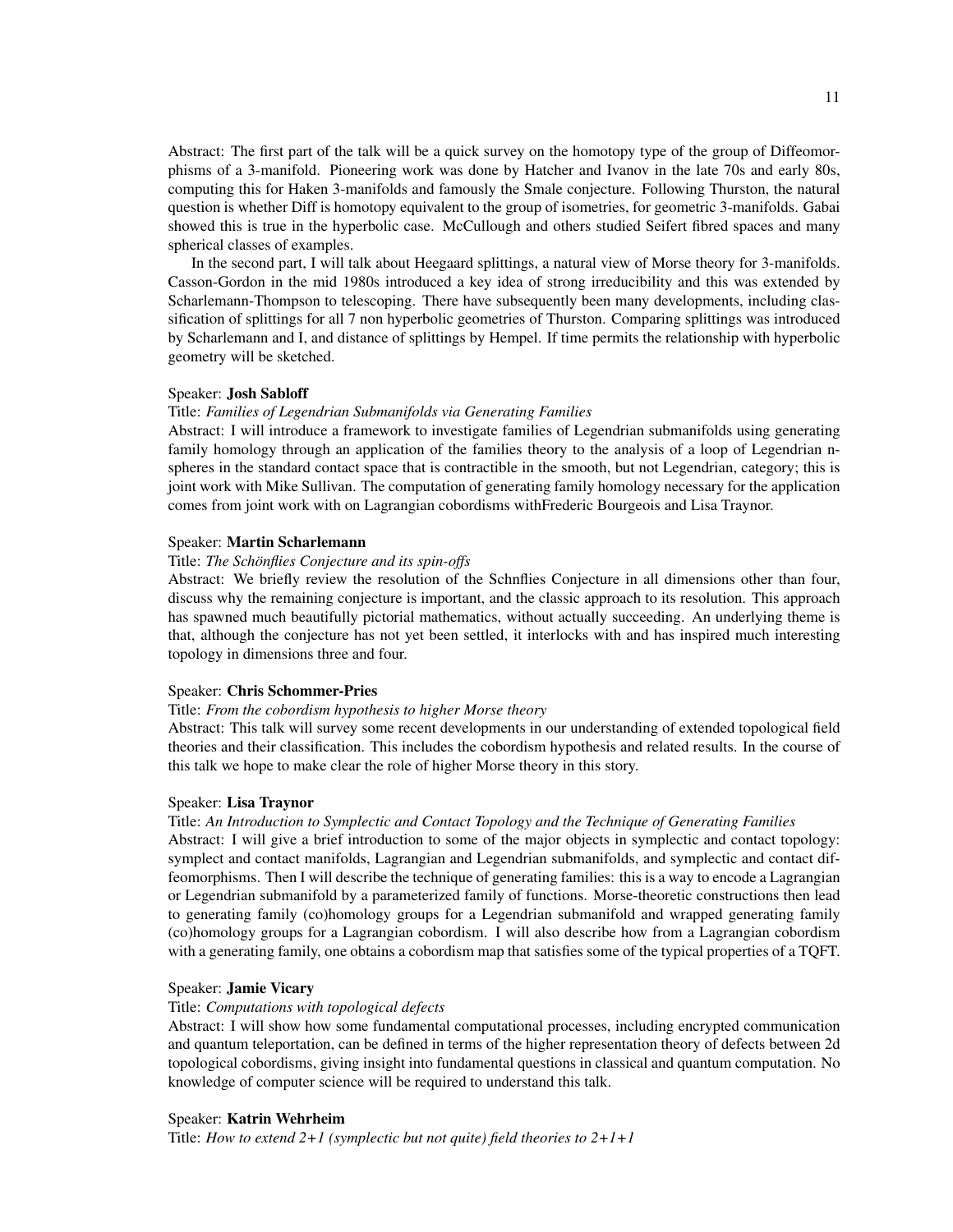Abstract: In previous work with Chris Woodward, we gave constructions of 2+1 NQFT's (not quite field theories) via dimensionally reduced gauge theories and the symplectic 2-category. More precisely, these are functors from the category of connected 2+1 bordisms to Symp, composed with a natural functor from Symp to Cat. Using Morse 2-functions on 4-manifolds, I will explain that/how such theories naturally extend to 2+1+1 NQFT's under a single nontrivial axiom. And I hope to find help for translating this into the more algebraic TFT language during the workshop.

#### Speaker: Jonathan Williams

#### Title: *Weak Floer A-infinity algebras for smooth 4-manifolds*

Abstract: I will talk about how to apply constructions of Lipshitz and Akaho-Joyce to a certain class of maps from 4-manifolds to the 2-sphere to yield possibly new diffeomorphism invariants for general smooth, closed oriented 4-manifolds, and discuss future directions.

#### Speaker: Alexander Zupan

#### Title: *Knots with compressible thin levels*

Abstract:Thin positions theories have played a prominent role in 3-manifold topology over the last several decades, beginning with Gabai's definition of thin position for knots in the 3-sphere and proceeding up to Johnson's axiomatic thin position, which encompasses most existing adaptations. Modern notions of thin position are highly technical but exhibit the natural property that for a thin presentation of a knot or a 3 manifold, all thin surfaces are essential. This motivates the question, "For a knot in Gabai thin position, are all thin levels essential in the knot exterior?" We give a negative answer to this question, exhibiting an infinite family of knots whose thin positions have compressible thin levels. This is joint work Ryan Blair.

### 4 Feedback from some participants

This section records some of the post-conference feedback emailed to the conference organizers.

- Christopher Douglas: I just wanted to thank you for organizing the Banff workshop I had a fabulous week. Really, it's been years since I enjoyed a math workshop or conference as much as I did this past week. It was engaging, informative, productive, inspiring, and fun to boot!
- Chris Schommer-Pries: Thanks for the great workshop. I definitely got several things from the conference. One of them was a better understanding of what the other approaches to 2-Morse theory do and do not do. For example I got a better feeling for the difference that occur when you consider being transverse to a foliation, such as in the tqft work.

I think an important question that was raised is what is the analog of a framed generalised 2-Morse function? One requirement is that the space of these should be contractible in a suitable sense. This could have lots of important applications to tqfts and is also perhaps natural to consider in geometric contexts as well.

One thing that was raised during the problem session was the question of whether there are results about 3-manifolds that can be proven or reproven using the presentations from tqfts. A similar reverse question would be to look at standard 3-manifold facts and then ask what do these mean when applied to a particular target n-category. For example I mentioned that one of the simplest 3-dimensional facts, that there is an immersed surface in  $R<sup>3</sup>$  connection the twice twisted circle to the untwisted circle (i.e.  $\pi_1SO(3) = Z/2$ ) leads, via extened tqfts, to interesting an important facts about tensor categories (representations of finite quantum groups/Hopf algebras). What happens when we take other facts about 3-manifolds? what do these topological results tell us about these algebraic categories? I hadn't yet considered taking important results in 3-manifolds and transporting them to this other situation.

• Jamie Vicary: Let me say thanks again for an excellent workshop. I had a really great and productive time. Particular highlights: - Discovering the open questions lying at the boundary between my own work and other fields, e.g. symplectic/contact topology - Discovering that topologists are interested in what I'm doing!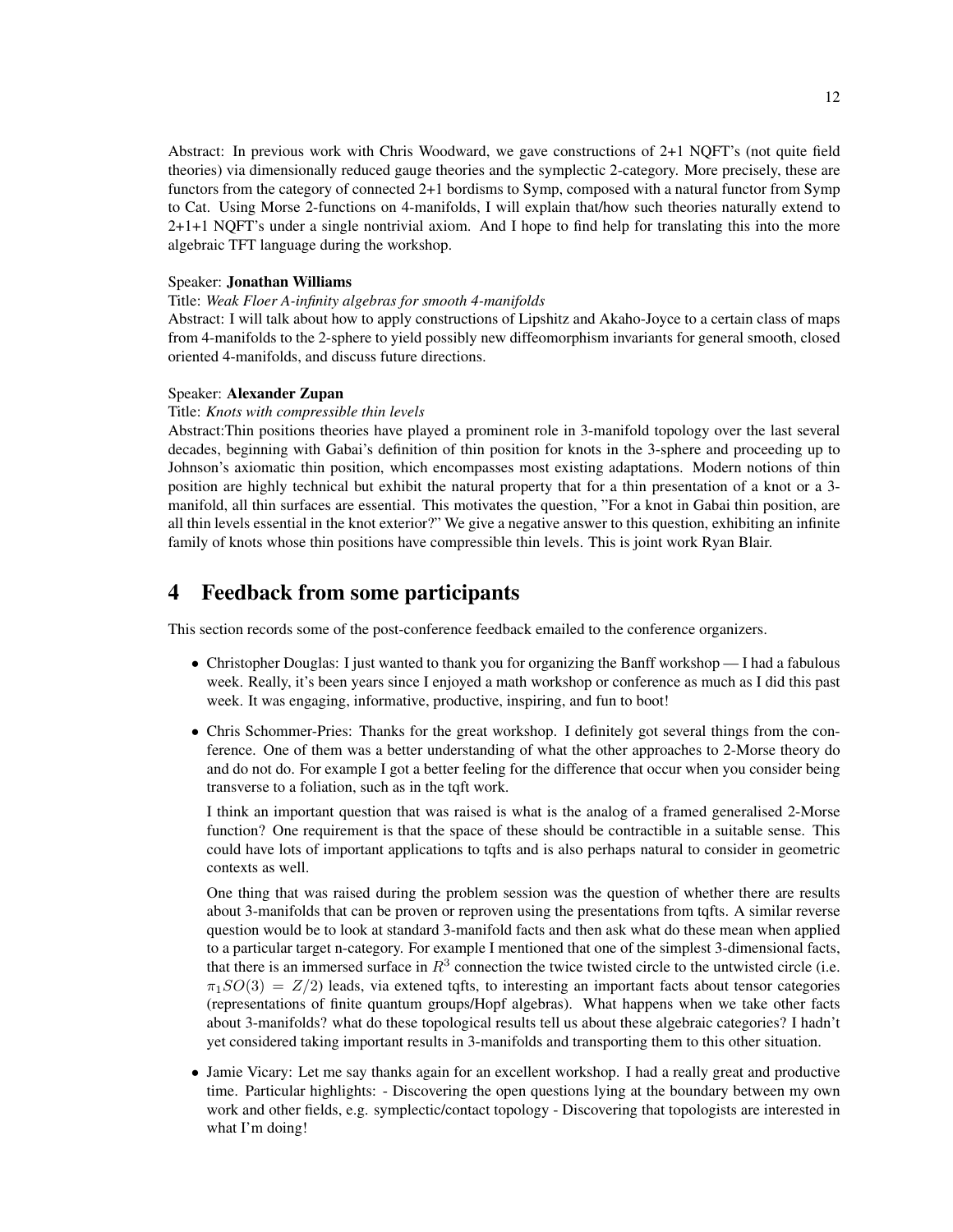• Katrin Wehrheim: Thanks for a wonderful conference! Banff is always productive for me, but this meeting has been exceptional. I learned a lot of TFT and was able to pretty much fully translate my results into an abstract result that mixes geometric "blob-complex-like" input with a cobordism hypothesis type result. And I was thrilled to find that the TFT specialists found this interesting, surprising, and yet believable - after several long discussions which allowed us to learn each others' language.

I also have a very concrete new project and collaborator out of this week - we conjecturally constructed a new combinatorial 4-manifold invariant. I'd be prepared to say more if in ca 10 weeks I'll have heard from another specialist that it is believable and doesn't step on other people's toes.

- Hyam Rubinstein: I got a lot out of the conference as did my student David In particular I have two new ideas in mind One is to relate trisections of 4-manifolds to triangulations Dave Gay asked me about this and I also talked to Rob I am working on a project with Stephan Tillman on triangulations and Heegaard splittings of 3-manifolds and believe our methods apply in dimension 4 and most likely extend to higher dimensions as well Secondly after Ryan Budneys talk and also some informal conversations have some ideas for algorithms for 4-manifolds I have a project on normal 3-manifolds in triangulated 4-manifolds and have some new ideas for more interesting applications
- Josh Sabloff: First, thank you for organizing such an interesting and productive conference. It was great to interact with people I would not normally see, as well as those I donormally see.

I got three main things from the conference:

1. I got to talk with some of the TQFT folks about some algebraic structures that come up in Legendrian Contact Homology, and they had some helpful ideas about where else similar structures have appeared. I hope to use this in an ongoing project – in a sense, it gives me a target to aim for.

2. Inspiration, once again from the TQFT people, about the structure into which generating family homology and the families framework fit.

3. Frederic, Lisa, and I also made progress on an old project, and it was good to be in the same place at the same time to have some intensive discussions. This also goes for an old project with Joan.

• Paul Melvin: It was a great conference, superbly run! Sorry I had to leave early (and in particular, to miss the contact/symplectic day).

For me, the most interesting outcome was a better appreciation of the unifying role of topological quantum field theories in low dimensional topology, as well as its application to other areas of mathematics. I can see many possibilities for increased impact of this perspective on my future research. I also benefited from discussions with Dave Auckly releated to our joint work on stable isotopy in 4-manifolds; in particular we made progress on generalizing some of the cork-constructions that we have developed to a wider family of corks arising from symmetric ribbon knots.

Thanks again to you and Dave for organizing a terrific conference.

• M. Brad Henry:

1. Dan Rutherford and I began a new project to understand Legendrian invariants in the 1-jet space of the circle. We made very nice progress and left Banff with a clear intuition as to how to proceed.

2. Dan Rutherford, Lisa Traynor, Paul Melvin, Josh Sabloff, and I discussed an on-going project related to constructing and distinguishing generating families.

3. Stefan Behrens provided Paul Melvin with three references that may be of important use to the project from 2. above.

4. This was my first exposure to symmetric monoidal 2-categories. Legendrian submanifolds may fit into this algebraic framework in a natural way.

5. Lisa Traynor, Ziva Myer and I discussed Ziva's graduate research in Legendrian graph theory.

6. Perhaps most importantly, I have a greater sense for the broad tapestry that all of the topics discussed are woven into.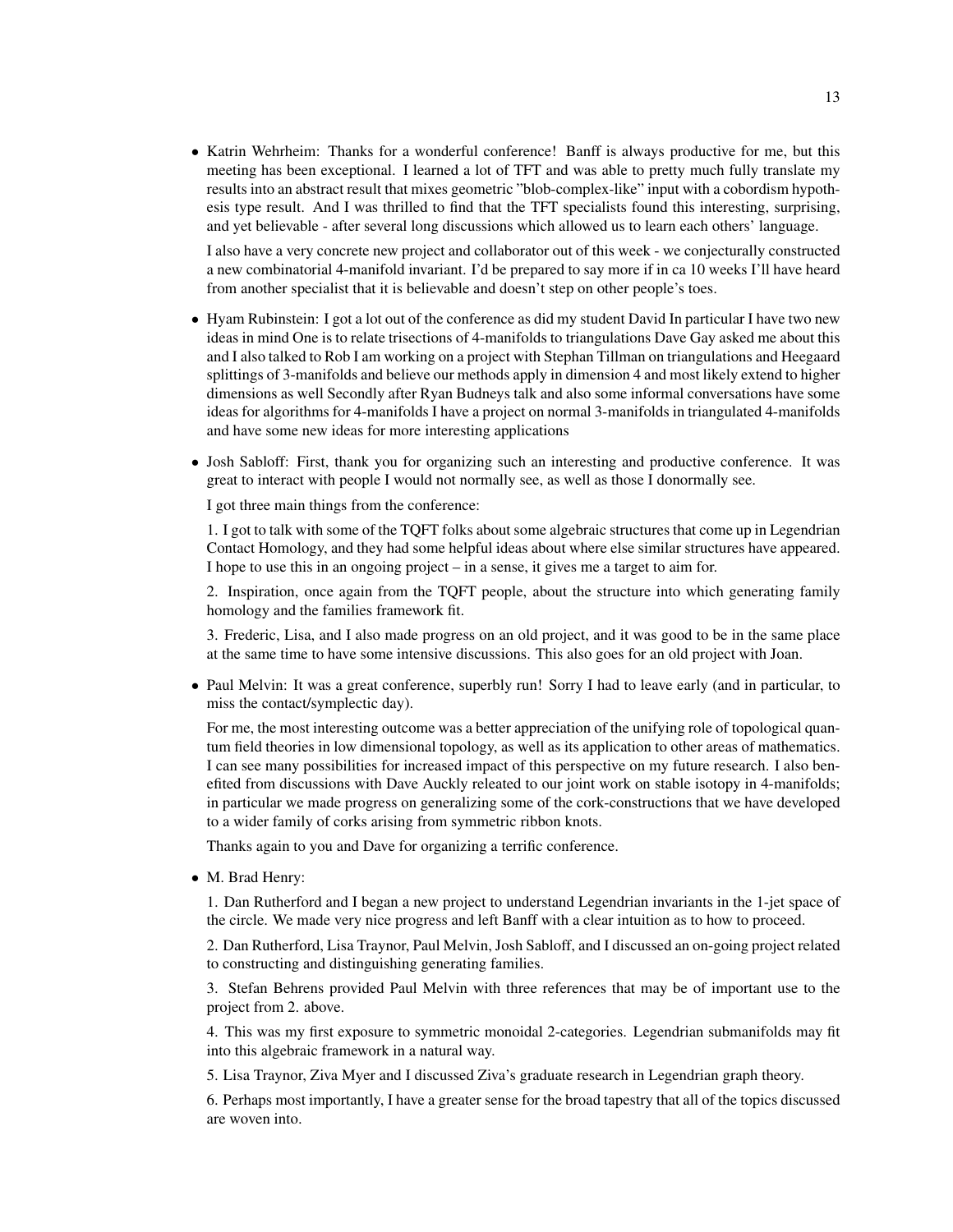- Marty Scharlemann: David Gay, Rob Kirby, Abby Thompson and I began discussing a prospective FRG proposal at the Banff workshop, and the setting was a definite plus for this activity. I had a good number of very helpful conversations, most memorably with Yasha Eliashberg about hopes and attempts at proving the Schonfliess Conjecture coming out of geometry. All in all a very nice conference - thanks for the invitation.
- Robion Kirby: This conference worked better than any conference I can remember. Well perhaps the one on 4-manifolds in Durham in 1982 just after both Freedman and Donaldson's great works was more exciting. But that is a very high standard. Banff had a lot of back and forth between the speakers and the audience which is always a good sign, so much better than a quiet zombie like audience that asks no questions. The organizers were either excellent choosers of participants, or plenty lucky!

## References

- [1] A'Campo, Norbert. Generic immersions of curves, knots, monodromy and Gordian number. *Inst. Hautes Etudes Sci. Publ. Math.*, 88 (1998), 151–169 (1999).
- [2] Akbulut. Selman. Variations on Fintushel-Stern knot surgery on 4-manifolds. *Turkish J. Math.* , 26 (2002), 81–92.
- [3] Auckly, David. Families of four-dimensional manifolds that become mutually diffeomorphic after one stabilization. *Topology Appl.*, 127 (2003), 277–298.
- [4] Auckly, David. The number of smooth 4-manifolds with a fixed complexity. *Int. Math. Res. Not. IMRN*, 17 (2007), no. 17, Art. ID rnm054, 19 pp.
- [5] Auckly, David. Families of four-dimensional manifolds that become mutually diffeomorphic after one stabilization. In Proceedings of the Pacific Institute for the Mathematical Sciences Workshop "Invariants of Three-Manifolds" (Calgary, AB, 1999). *Topology Appl.*, 127 (2003), 277–298.
- [6] Auckly, David; Kim, Hee Jung; Melvin, Paul; Ruberman, Daniel. Stable isotopy in four dimensions. In preparation.
- [7] Auckly, David; Koshkin, Sergiy. Introduction to the Gopakumar-Vafa large N duality. http://arxiv.org/abs/math/0701568.
- [8] Baez, John. Higher-dimensional algebra and Planck scale physics. http://math.ucr.edu/home/baez/planck/.
- [9] Baykur, R. ˙Inanc¸. Topology of broken Lefschetz fibrations and near-symplectic 4-manifolds. *Pacific J. Math.*, 240 (2009), 201–230.
- [10] Baykur, R. ˙Inanc¸. Broken Lefschetz fibrations and smooth structures on 4-manifolds. *Geom. & Topol. Monographs*, 12 (2012), 9–34.
- [11] Baykur, R. İnanc; Sunukjian, Nathan. Round handles, logarithmic transforms and smooth 4-manifolds. *J. Topol.*, 6, (2013), 49?-63.
- [12] Baykur, R. İnanç; Sunukjian, Nathan. Exotic embeddings of surfaces in 4-manifolds and stabilizations In preparation.
- [13] Douglas, Chris; Schommer-Pries Chris; Snyder, Noah. Dualizable tensor categories http://arxiv.org/abs/1312.7188.
- [14] Dranišnikov, A. N.; Repovš, D., Embeddings up to homotopy type in Euclidean space, *Bull. Austral. Math. Soc.*, 47, 1993, 145–148
- [15] Eliashberg, Yakov; Mishachev Nikolai. Introduction to the h-principle, Graduate Studies in Mathematics, AMS (2002).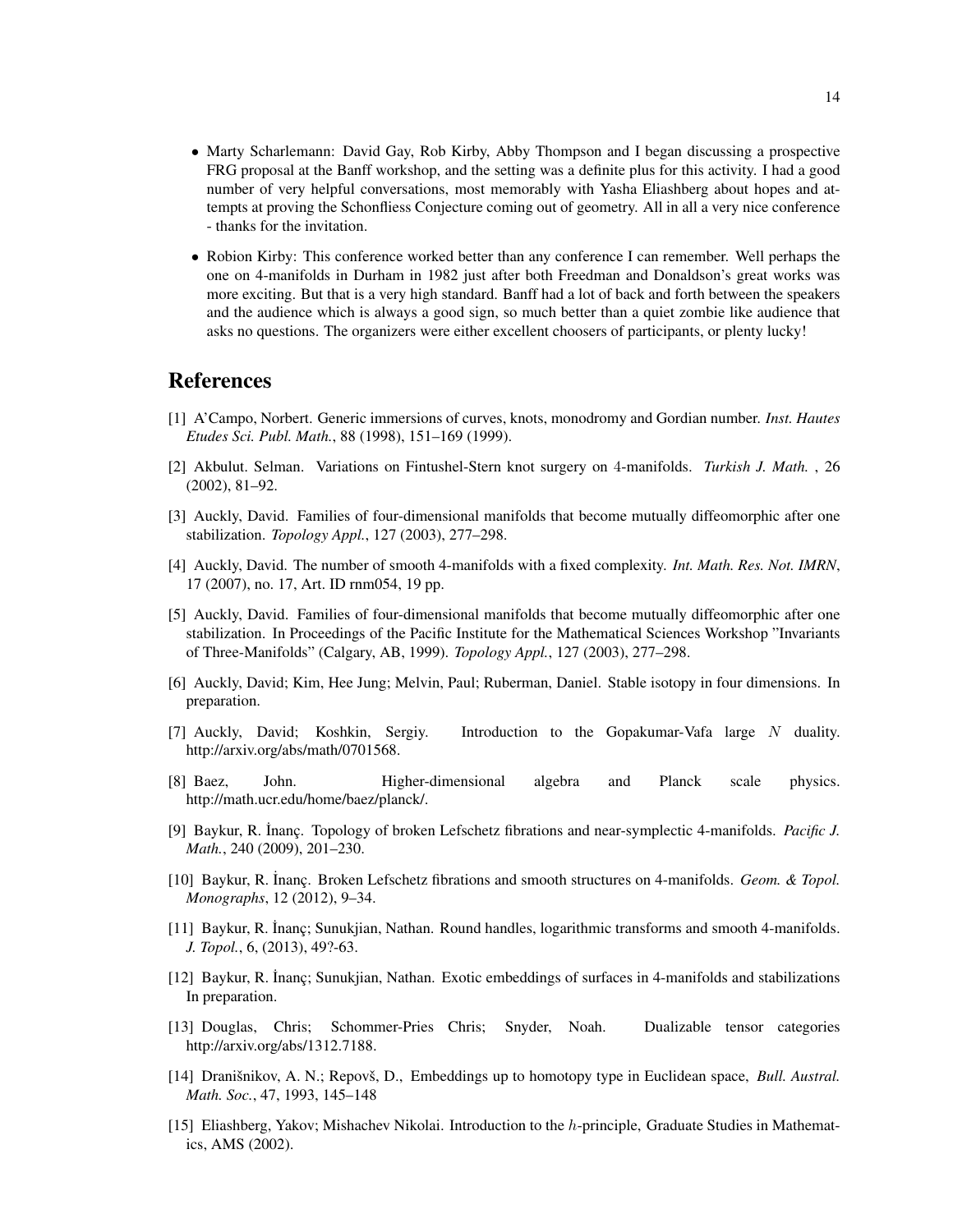- [16] Freed, Dan. The cobordism hypothesis. http://arxiv.org/abs/1210.5100.
- [17] Freedman, Michael; Kitaev, Alexei; Nayak, Chetan; Sligerland, Johannes; Walker, Kevin; Wang, Zhenghan. Universal manifold pairings and positivity. http://arxiv.org/abs/math/0503054.
- [18] Fuchs, Dmitry; Rutherford, Dan. Generating families and Legendrian contact homology in the standard contact space. *J. Topol.* 4 (2011), no. 1, 190226.
- [19] Funar, Louis. Torus bundles not distinguished by TQFT invariants, http://arxiv.org/abs/math/1101.0509.
- [20] Gay, David T.; Kirby, Robion. Reconstructing 4-manifolds from Morse 2-functions. In *Proceedings of the Freedman Fest, Geometry & Topology Monographs (18) 2012*.
- [21] Gay, David T.; Kirby, Robion. Indefinite Morse 2-functions; broken fibrations and generalizations. arXiv:1102.0750.
- [22] Gay, David T.; Kirby, Robion. Trisecting 4-manifolds. arXiv:1205.1565.
- [23] Gompf, Robert. Killing the Akbulut-Kirby 4-sphere, with relevance to the Andrews-Curtis and Schoenflies problems, *Topology*, 30, (1991) 97–115.
- [24] Greene, Josh. The lens space realization problem. *Ann. of Math.*. 177 (2013), 449-511).
- [25] Hass, Joel; Thompson, Abigail; Thurston, William. Stabilization of Heegaard splittings. *Geom. Topol.* 13 (2009), 2029–2050.
- [26] Hedden, Matthew. Notions of positivity and the Ozsvth-Szab concordance invariant. *J. Knot Theory Ramifications*, 19 (2010), 617–629.
- [27] Johnson, Jesse. Bounding the stable genera of Heegaard splittings from below. *Journal of Topology*, 3(2010) no. 3, 668–690.
- [28] Kirby, Robion. Problems in Low-dimensional Topology. *Geometric topology (Athens, GA, 1993)*, *AMS/IP Stud. Adv. Math. vol. 2, part 2, pages 35–473*, Amer. Math. Soc., Providence, RI, 1997.
- [29] Lee, Yi-Jen. Reidemeister Torsion in Floer–Novikov Theory and Counting Pseudo-holomorphic Tori, I, J. Symplectic Geom. Volume 3, Number 2 (2005), 221–311.
- [30] Markov, A. A. Unsolvability of homeomorphy problem. Proc. ICM, Edinburgh, 1958, Cambridge Univ. Press, 1960, 300–306.
- [31] Martelli, Bruno. Links, two-handles, and four-manifolds. *Int. Math. Res. Not.* 58,(2005) 3595–3623.
- [32] Murphy, Emmy. Loose Legendrian embeddings in high dimensional contact manifolds arXiv:1201.2245 (2012).
- [33] Ng, Lenhard; Traynor, Lisa. Legendrian solid-torus links. *J. Symplectic Geom.* 2 (2004), no. 3, 411–443.
- [34] Osoinach, John K., Jr. Manifolds obtained by surgery on an infinite number of knots in  $S^3$ . *Topology*, 45 (2006), 725–733.
- [35] Rathbun, Matthew. Tunnel one, fibered links. *Pacific Journal of Mathematics*, 259-2 (2012), 473–481.
- [36] Rubinstein, Hyam; Scharlemann, Martin. Comparing Heegaard splittings of non-Haken 3-manifolds. *Topology*, 35:1005–1026, 1996.
- [37] Rudolph, Lee. Quasipositivity and new knot invariants. *Rev. Mat. Univ. Complut. Madrid*, 2 (1989), 85–109.
- [38] Sabloff, Josh and Sullivan, Michael. Families of Legendrian via generating families. *Quant. Topol.* to appear.